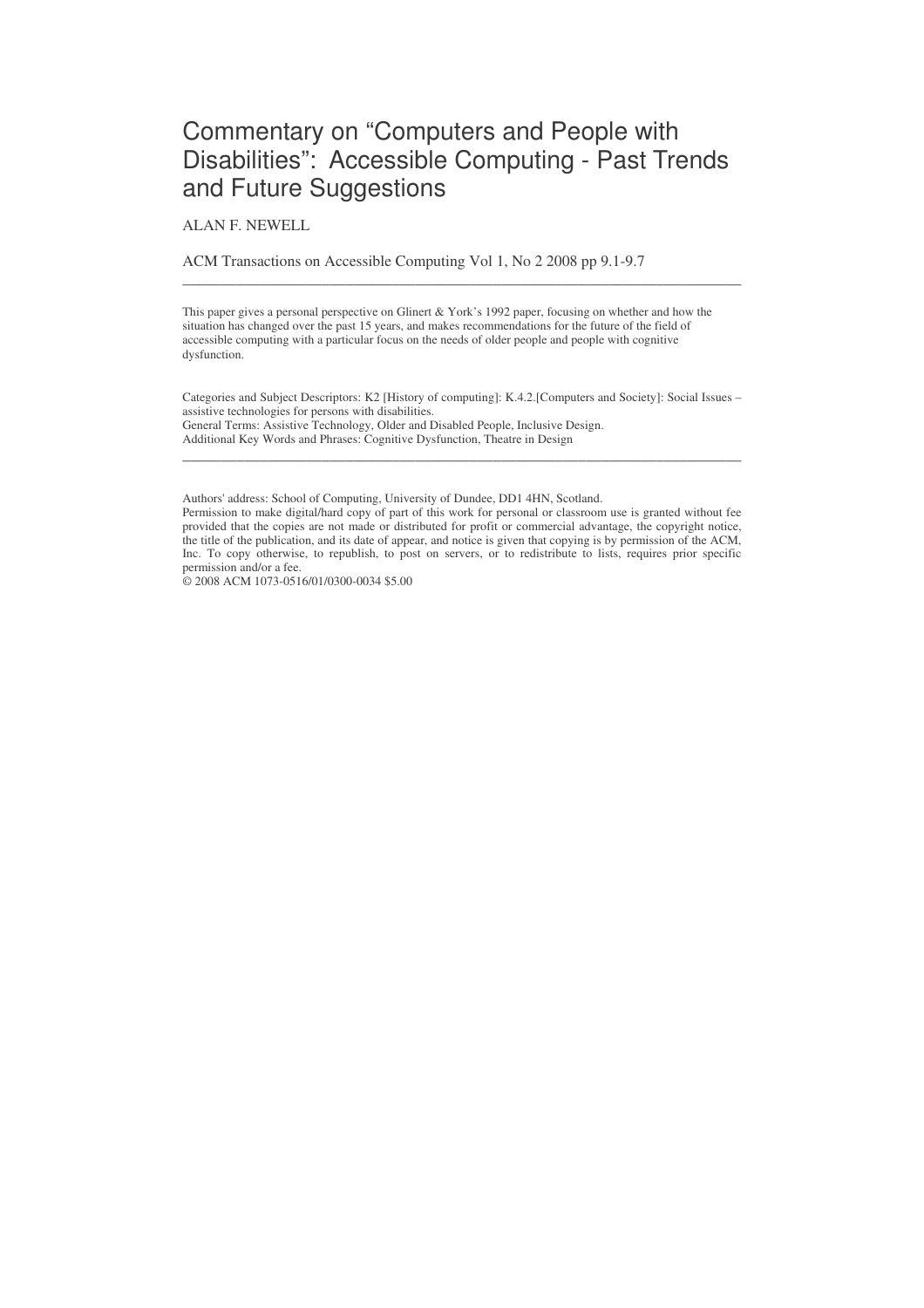## 1. PROGRESS IN THE YEARS 1992 TO 2007

Glinert & York's 1992 paper comments that "Access to information … by disabled people has been hampered by short sightedness on the part of computer and communication systems designers". Unfortunately, to a large extent, this is still true. I, and other authors, have made similar comments in the intervening years. The Digital Divide – "the divide between those groups of people who benefit from Information Technology and those who do not or cannot access it" was discussed by Pieper, Morasch and Piela (2002). In that same year, Gregor and Newell (2002) commented that: "the time is ripe to promote major changes in the way in which products are designed and the range of users who can benefit from technology", "improve our abilities in special purpose design" and provide "mainstream engineers with an effective and efficient way of including people with disabilities within the potential user groups for their projects." Gregor et al (2005) commented that "The digital divide still exists - while many major players and niche companies are clearly working hard to avoid excluding people, there are still many systems appearing – software, hardware and web services, - which have clearly not been designed with any thought for the whole range of users". "Much software appears to have been designed by and for young men who are besotted by technology, and are more interested in playing with it, and exploring what the software can do, rather than achieving a particular goal in the simplest way".

Despite these comments, a great deal has been achieved over the past 15 years – a number of specialised journals are now published, including this one, and a somewhat greater proportion of papers in mainstream conferences address the needs of disabled people. Accessibility options have been offered within a range of software products, increasing numbers of web pages are following accessibility guidelines, and researchers have examined the way in which web pages can be adapted so that the original data is presented in a more accessible form (Hanson et al., 2005). A significantly greater range of computer systems specifically to support people with disabilities are appearing on the market, and information technology is being more widely exploited within "smart home" environments.

In respect of specific comments in Glinert & York's paper, Gregor et al (2003) have produced "SeeWord", a word processor which provides "mechanisms for fundamentally modifying the visual aspects of the display". The results of research in the field of Augmentative and Alternative Communication (A.A.C.) systems have appeared in commercial products for non-speaking people, including the work described by Alm, Arnott, & Newell, (1992), and Pausch & Williams (1992) and Demasco & McCoy, (1992). Many commercial systems now contain predictive systems and provide pre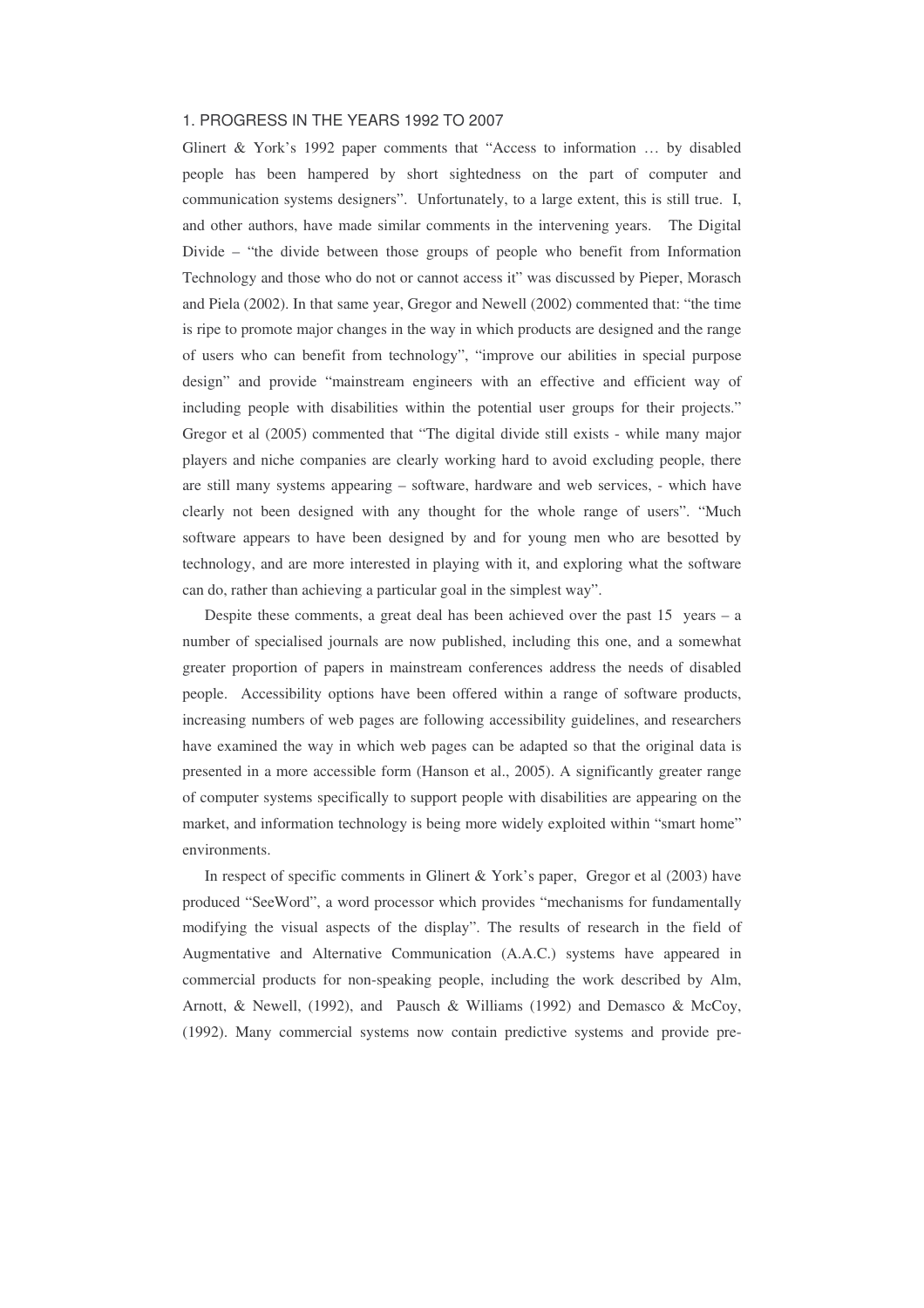stored phrases, and sentences which can be used to improve conversational momentum, and there has been an increasing interest in A.A.C. devices which facilitate story telling (Waller and Newell 1997). Systems originally developed for disabled people have also found a large mainstream market, one of the most popular examples being the "predictive systems" offered in mobile (cell) phones. These, originally called "disambiguation" systems, were developed in the 1980s for people who, because of physical disabilities, could only use a small number of large keys (Arnott & Javed, 1992).

There is, however, still a long way to go before we can truly claim that disabled people have full access to information technology. Blindness remains a priority for accessibility researchers – in some senses, just as a wheelchair user is the archetypical disabled person in the "real world", a blind person has become the archetypical disabled user in cyber space, to the detriment of systems to support people with other disabilities, whose numbers are greatly in excess of the numbers of blind users of technology. Gregor et al (2005) provides tabular data indicating that, in Europe, only 2.2% of the population are blind or have low vision, compared with 5.6 % with intellectual impairments and 4.7 % with dyslexia. More research effort needs to be devoted to computer systems to support people with cognitive dysfunctions than has been in the past (Newell et al 2008) , and a very pressing challenge to accessible computing is an increasing ageing population (Newell 2006).

#### 2. OLDER PEOPLE

The issue of older users was not considered in Glinert's 1992 paper. Since then a worldwide demographic change has highlighted the pressing need to address the access requirements of older users. The US Census Bureau International Data Base reports that there are more people over sixty years of age than under sixteen in the UK and 1.1 million are over eighty. It is predicted that by 2030 in the UK there will be 2.3 million people over eighty, rising to 5.5 million in 2050, which reflects a world wide pattern. There is, of course, some overlap between older people and people with disabilities, 42% of 64-74 year olds having one or more disabilities limiting their quality of life. The prevalence of cognitive dysfunction, particularly dementia, also rises rapidly with the age. In addition, the aging of the population is likely to lead to a raising of retirement age, and thus business software, as well as personal software, will need to be sensitive to the needs and characteristics of an older workforce

There are major differences between older people and the more traditional "disabled person" for whom assistive information and communication technology has tended to be designed. Older people have different motivations and are less likely to be excited by,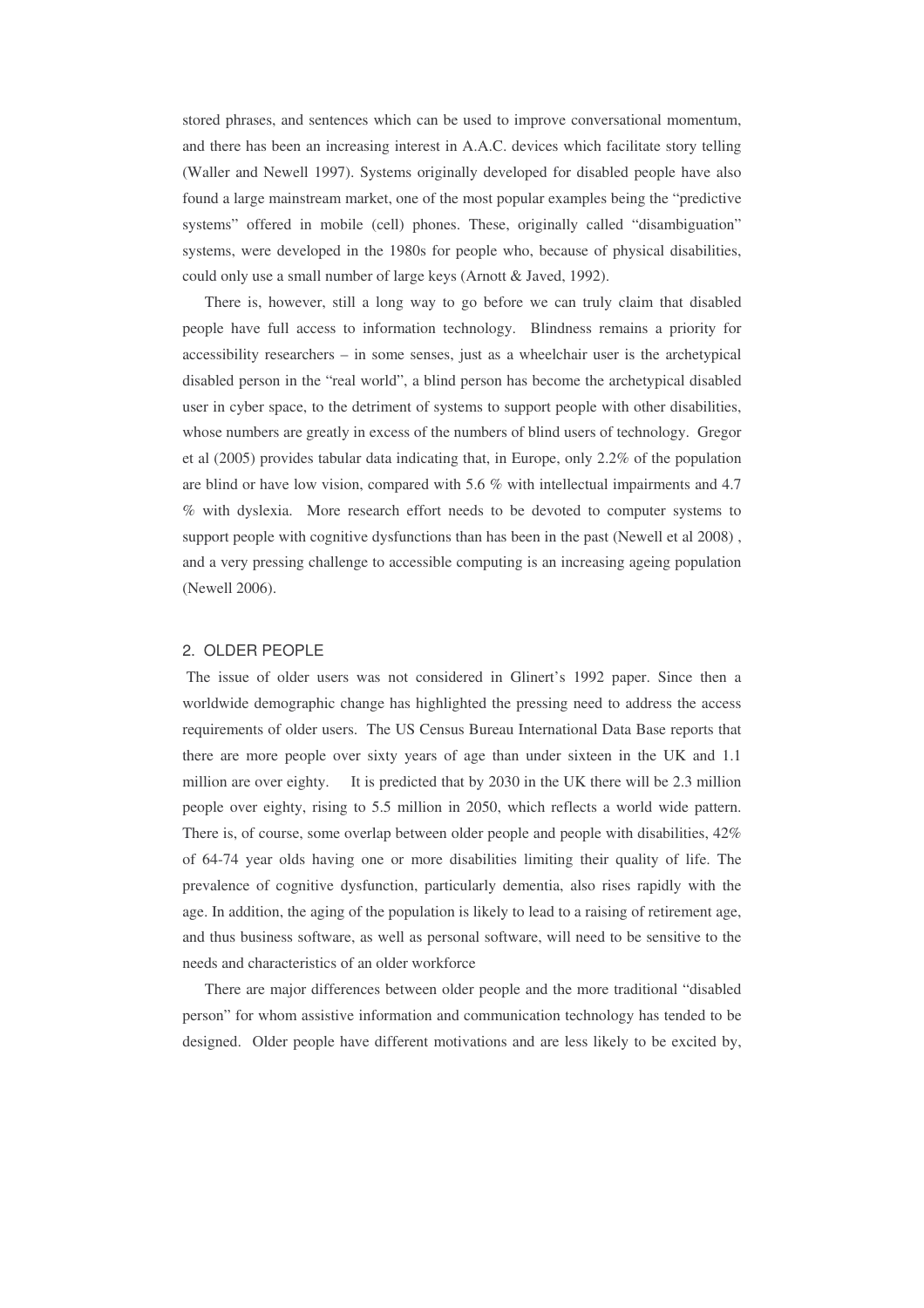and want to learn to use, unfamiliar technology. Most older people have multiple minor impairments, which can be inter-dependent as far accessible computing is concerned. The range of functionality of older people is also very great - high functioning older people have similar functionality to middle aged people, whereas low functioning older people have much lower functionality than middle aged people. There are many more minor cognitive impairments (e.g. memory and ability to learn new processes) even in high functioning older people than in young and middle aged people. Older people's minor impairments can make traditional assistive technology solutions for their major impairments ineffective (e.g. hearing impairment and declining cognitive capacity, can reduce the effectiveness of speech synthesis as an aid for severe visual impairment). Older users have reduced capacity for learning new techniques, forget them more easily, and are often much less prepared to devote a long period to learning such techniques. Older people are also much less confident with and accepting of information technology.

There also appears to be a view that it is not necessary to design beautiful objects to support older and disabled people, and manufactures do not seem to correlate poor (private) sales and/or utilization of their equipment with this view. Although beauty seems to play little or no part of the design brief for walking sticks for elderly people, there was a time when a walking stick was a fashion accessory, and a very wide range of very beautiful and expensive walking sticks were available. In contrast, during roughly the same time period, spectacles have moved from looking like prosthetic devices to fashion statements. Many older people have significant wealth and disposable income, but are unlikely to spend it on equipment which either makes their homes look like a hospital or them look like a patient.

In addition, the economic cost of caring for older people figures high in the political discourse of many countries. Well designed accessible computing could play an increasingly important role in the care of frail older people, enabling them to stay in their own homes longer, to have an improved quality of life, and have opportunities for hobbies and recreation provided by accessible computing systems.

## 3. INCLUSIVE DESIGN

Since Glinert & York's article there has been the movement towards "Inclusive Design". (Hypponen, 1999, Clarkson 2003). This, and the very similar "Design for All", and "Universal Design" paradigms, propose an alternative approach to that of designing for specific disabilities. These movements have played a valuable part in raising the profile of disabled users of products, and have laid down some important principles and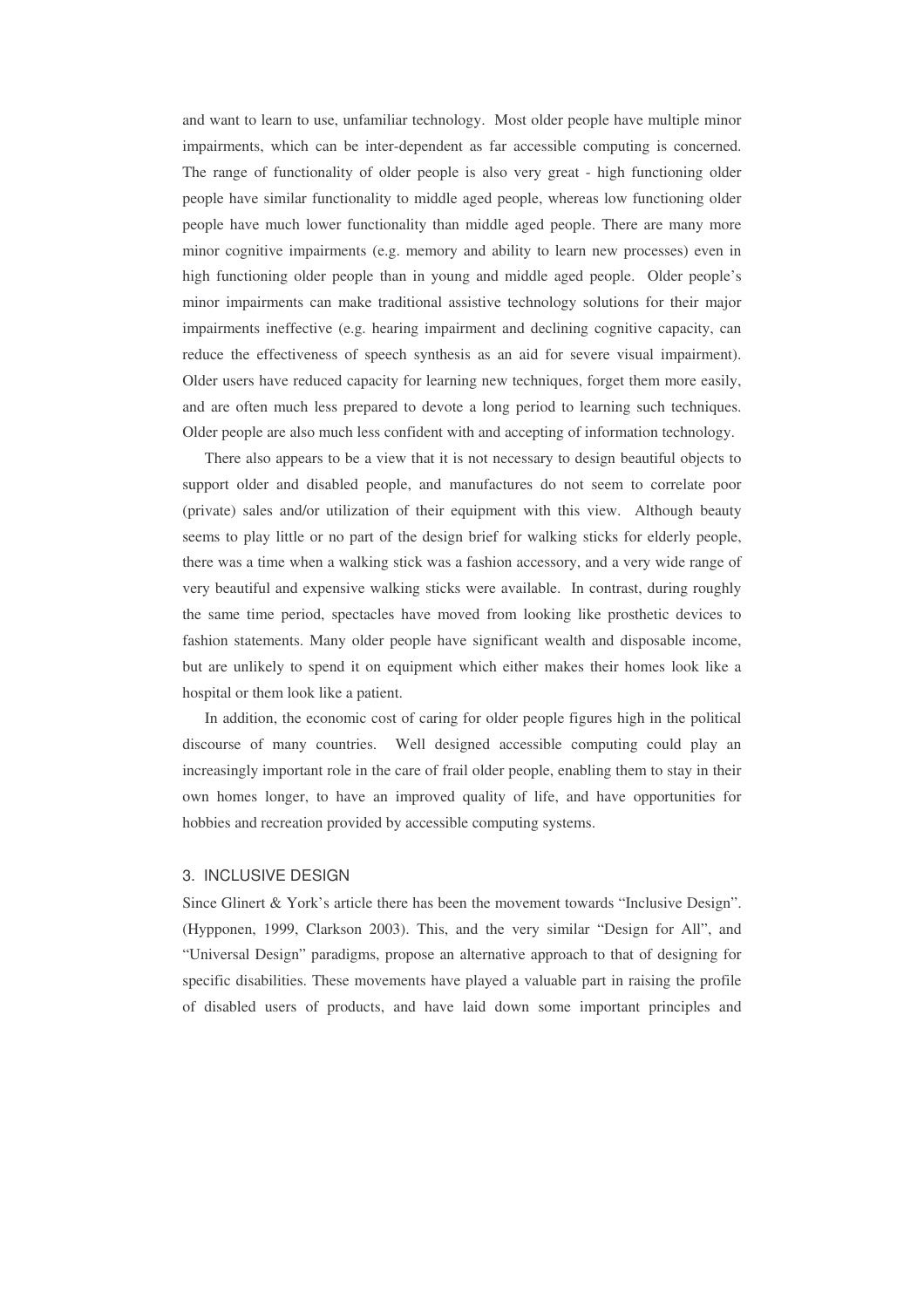guidelines. There are, however, a number of disadvantages of these approaches from a research standpoint:

- It is very difficult if not impossible to provide a design which everyone can use.
- The concept of "everyone" as the user population is not very helpful for designers. The design process can become an impossible task if the characteristics for which one is designing, in terms of physical, sensory, motor and cognitive abilities, to say nothing of culture, knowledge and motivation, seem to include the whole population.
- The above can also lead to Inclusive Design being considered a "box ticking" exercise of following guidelines without too much consideration of the people for which one is designing. This has led, for example, to the appearance of web pages which follow accessibility guidelines, but are either very difficult or sometimes impossible to use (Thatcher et al 2002).
- Inclusive Design can often appear to be focused on modifying mainstream products, recommending that, somewhere - usually towards the end of the design cycle designers should take account of the unusual demands of marginalized people such as older users. Applying the "universal design" concept towards the end of the design cycle, however, can lead to the requirements of marginalized groups being considered as an "add-on" to an otherwise well designed product. Not only does this patronize older and disabled people, but is also likely to lead to significantly increased costs, and possible to inappropriate compromises which are bad both for the traditional and the marginalized groups of users – that is a poor overall product (Newell & Gregor 1997).

#### 4. DESIGN METHODS

Rather than follow traditional inclusive design methodologies mentioned above, I believe that research should focus on individual older and disabled users, as people rather than a simply a set of user characteristics. Pullin and Newell (2006) suggest that the design brief be stated as focusing on a small set of specific users. Designers should first consider what characteristics of older users are particularly relevant for the product/system or service for which they are designing, and, rather than strive towards developing the description of "representative users", they deliberately chose to describe a set of appropriate "extreme users". This design brief will thus consists of a small number of users, who may seem to have very little in common, but together map out the "user space".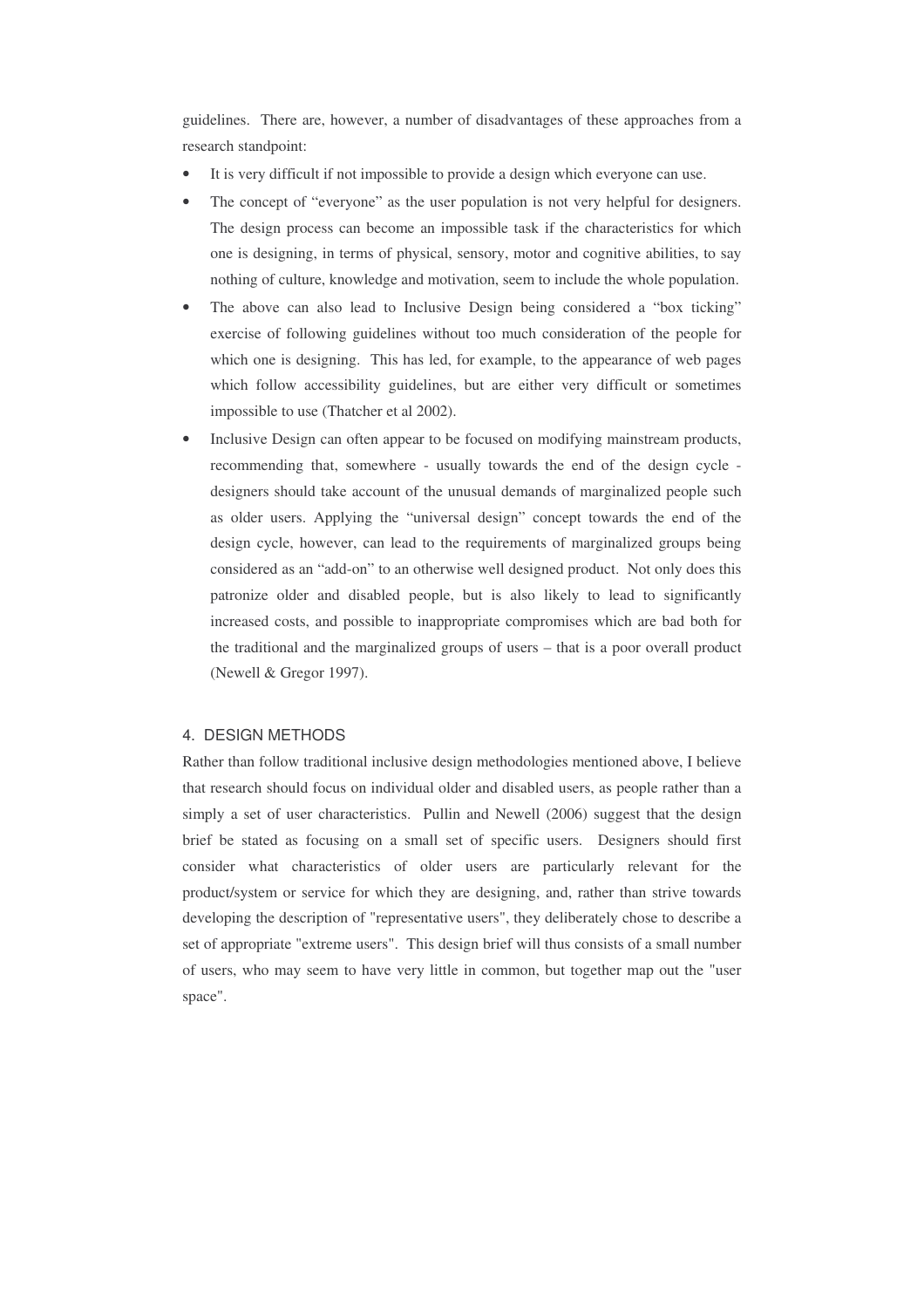A number of individual solutions, each tailored to a specific "extreme user", could appear at the early stages of such a design process, but the design team's task is to bring these various designs together to produce a final design, or limited number of designs. At this point, but not till this point, should the designs be assessed as a product for younger, nondisabled people. Pullin and Newell (2006) believe that this approach is likely to inspire more radical solutions and lead to designs which are truly innovative without compromising accessibility.

#### 5. KNOWING THE USERS

Gregor et al (2005) commented that "the challenge is how to provide designers with the right sort of information (about users), and in a way which doesn't get in the way of the design process itself."

This follows the traditional "User Centred Design Principles", but, for older and disabled users, Newell & Gregor (2000) suggested the term "User Sensitive Inclusive Design". "Sensitive" replaces "Centred" to underline the extra levels of difficulty involved when the range of functionality and characteristics of the user groups can be so great that it is impossible in any meaningful way to produce a small representative sample of the user group, nor to design a product which truly is accessible by all potential users.

In addition to having detailed data of their characteristics, it is essential that designers develop empathy with their user group. A personal relationship with members of the user groups is ideal, but this may not be possible for a range of reasons such as availability and/or cost. Newell et al (2006) have thus experimented with the use of well briefed professional actors working to a well crafted script to introduce designers to the needs, wants and characteristics of older people. Theatre professionals, actors and scriptwriters, have many of the characteristics of ethnographers, with the addition that they are very practiced in what I like to call "what if" ethnography. They are also trained to present the output from their research in very powerful ways. This approach also removes ethical issues which can arise when the design brief includes fragile people, either physically, mentally, or in terms of self-confidence. An actor's ego is not involved in the character they are playing and thus the design team can be much more probing or even brutal in their questioning. An acted performance can thus be a very powerful and valuable way of requirements gathering and of presenting design briefs, with the safety which comes with the use of actors as surrogate users.

#### 8. CONCLUSIONS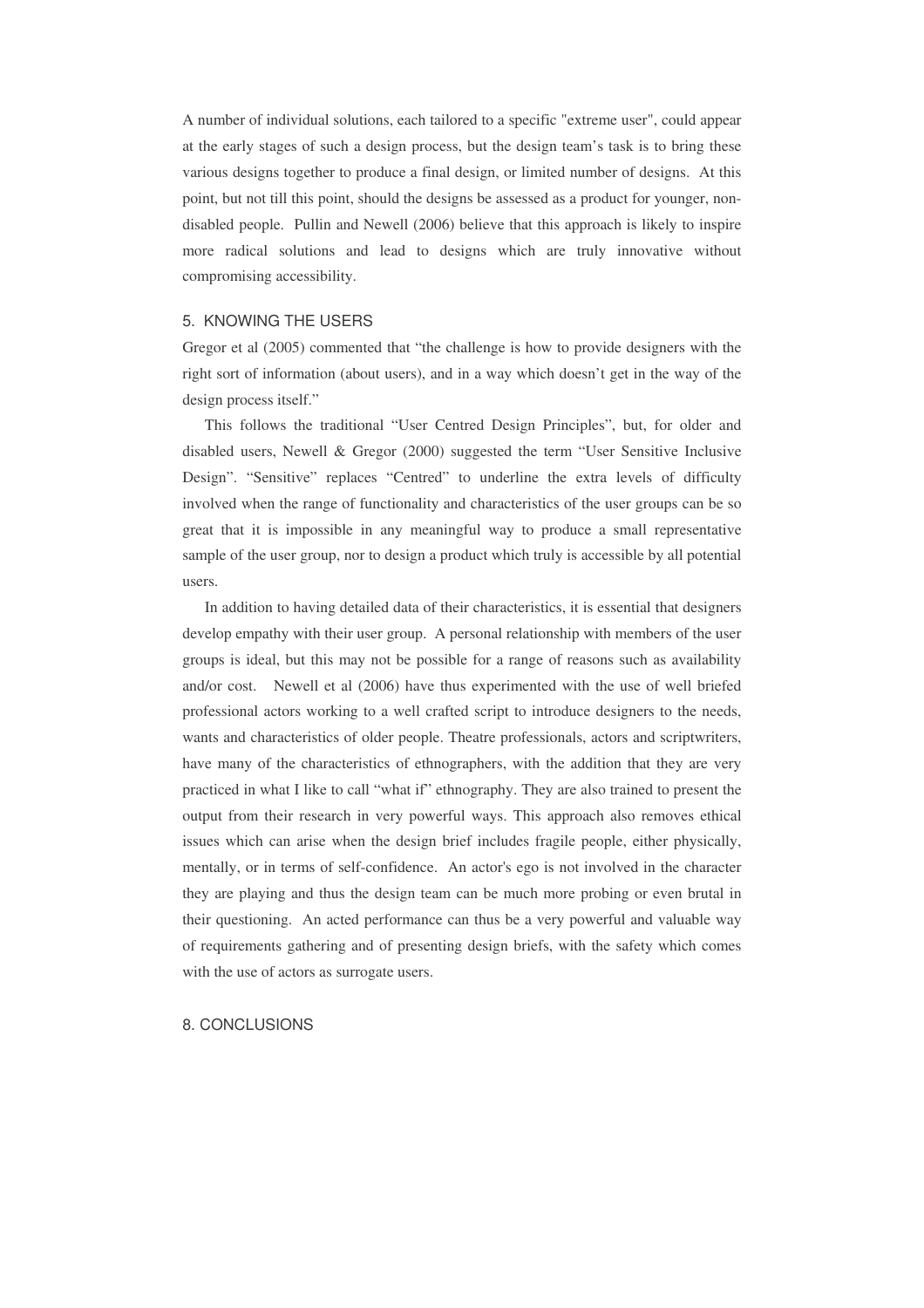A great deal has been achieved since Glinert & York's 1992 paper, but, if accessible computing is to achieve its true potential, much remains to be done. Researchers need to address the challenges of people with a wider range of impairments, and interactions between different impairments, than has traditionally been the case. This should include more emphasis on supporting cognitive dysfunction, providing computer systems which are accessible to those with mild cognitive dysfunction, as well as developing systems to support people with major cognitive dysfunction. Researchers should not only consider what older users are perceived to need, but also what they want and provide accessible computing in a way which is aesthetically pleasing as well as effective.

User Sensitive Inclusive Design is recommended, whereby designers gain a holistic knowledge of the user population, knowing them as people as well as sets of "user characteristics". In those cases where it is impossible to form close links with older and disabled users, the use of theatre professionals and conventions have been found to form a useful intermediary between designers and users.

#### **REFERENCES**

Alm, N., Arnott, J. L., & Newell, A. F. 1992. Prediction and conversational momentum in an augmentative communication system. *Communications of the ACM 35, 5 (May. 1992),* 46-35.

Arnott, J.L. & Javed, M.Y. 1992. Probabilistic character disambiguation for reduced keyboards using small text samples, *Augmentative and Alternative Communication Vol.8, No.3*, Sept. 1992. 215-223.

Clarkson, J., Coleman, R., Keates S. & Lebbon C., (eds). 2003. *Inclusive Design – Design for the whole population.* Springer, London.

Demasco, P. W., & McCoy, K. F. 1992. Generating text from compressed input: An intelligent interface for people with severe motor impairments. *Communications of the* ACM 35, 5. 58-66.

Glinert, E. P., & York, B. W. 1992. Computers and people with disabilities. *Communications of the ACM 35, 5*. 32-35.

Gregor P., Dickinson A., Macaffer A. & Andreasen P. 2003. See-Word - a personal word processing environment for dyslexic computer users, *British Journal of Educational Technology, 34(3)*.341-355.

Gregor, P. & Newell, A. F. 2002. Design for older and disabled people - where do we go from here? *Universal Access in the Information Society, 2(1)*. 3-7.

Gregor, P., Sloan, D. & Newell, A. F. 2005. Disability and technology: building barriers or creating opportunities, *Advances in Computers, 64*. 283-346.